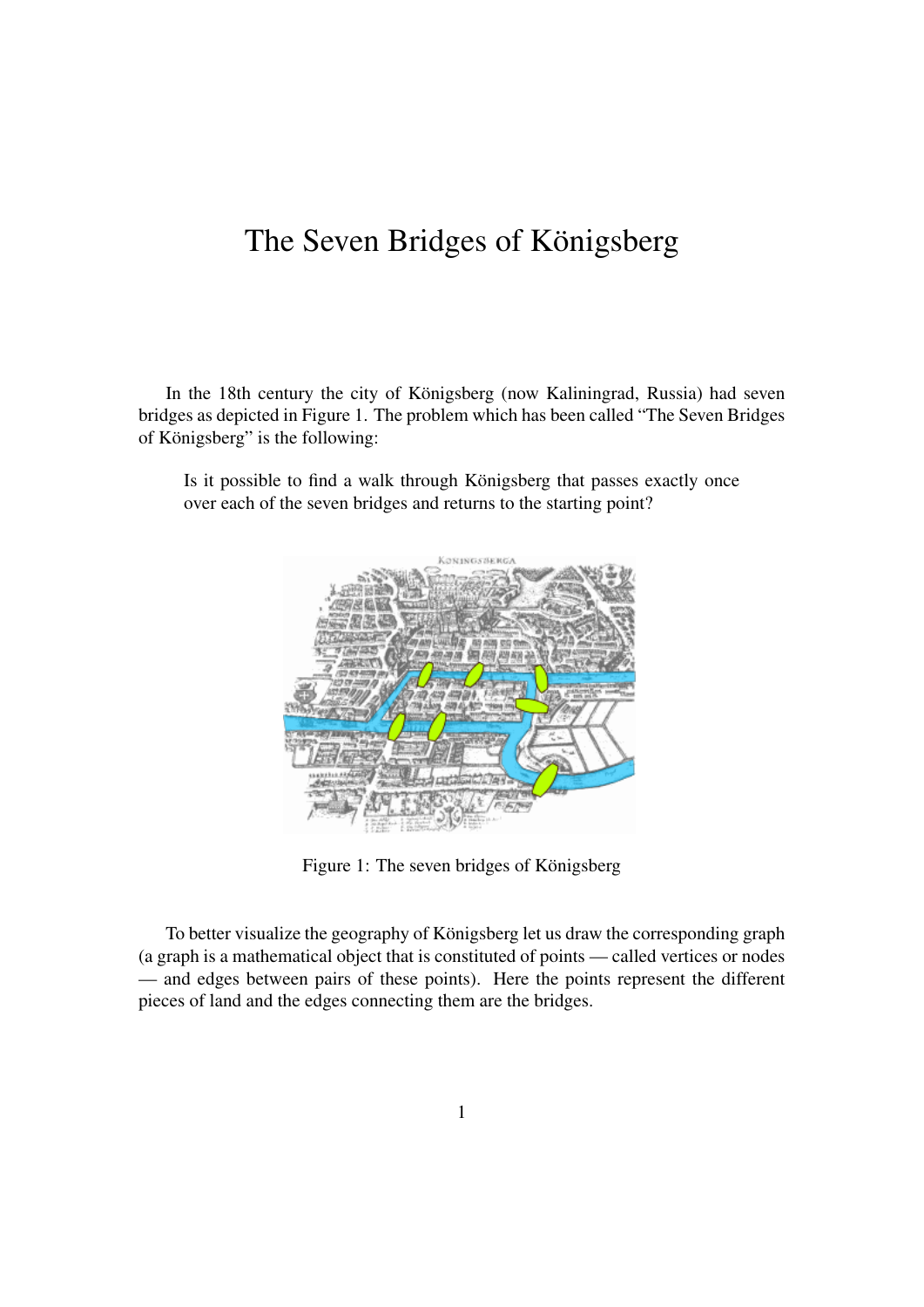

Figure 2: The graph of the seven bridges of Königsberg

The graph version' of the Königsberg bridge problem is the following question:

Is it possible to traverse the graph of Königsberg in Figure 2 (starting at an arbitrary vertex) using each edge exactly once and return to the starting vertex?

A graph that may be traversed in this way is called a *eulerian graph* and such a circuit is called *eulerian cycle*. The question then amounts to: Is the Königsberg graph a eulerian graph? In other words, does there exist a eulerian cycle?

For a vertex  $A$  of the graph, we call the number of edges connected to  $A$  the degree of A. Euler proved in 1736 the following result: *If a graph is eulerian, all its vertices have an even degree.* What about the city of Königsberg? The graph of Königsberg has vertices of odd degree, hence it is not a eulerian graph and there is no eulerian cycle! So we cannot find a walk that passes exactly once over each of the seven bridges and returns to the starting point.

The proof of Euler's theorem goes as follows. Let A be a vertex of an eulerian graph, and denote by  $n_A$  the number of times that an eulerian cycle passes through A (since we have a cycle we may assume that  $A$  is not the starting point). Every time the cycle passes through A two edges are 'consumed', namely one edge to reach A and one edge to leave A. So there are at least  $2n_A$  edges at the point A. In other words, the degree of A is at least  $2n_A$ . Now suppose that the degree of A is strictly larger than  $2n_A$ . Then there is at least one edge connected to  $A$  that is not included in the eulerian cycle, which is impossible. We deduce that the degree of  $A$  must be  $2n_A$ , and in particular it is even. This concludes the proof.

We have seen that having only vertices of even degree is a necessary condition for a graph to be eulerian. Is it also sufficient? In 1873 Hierholzer proved that this is the case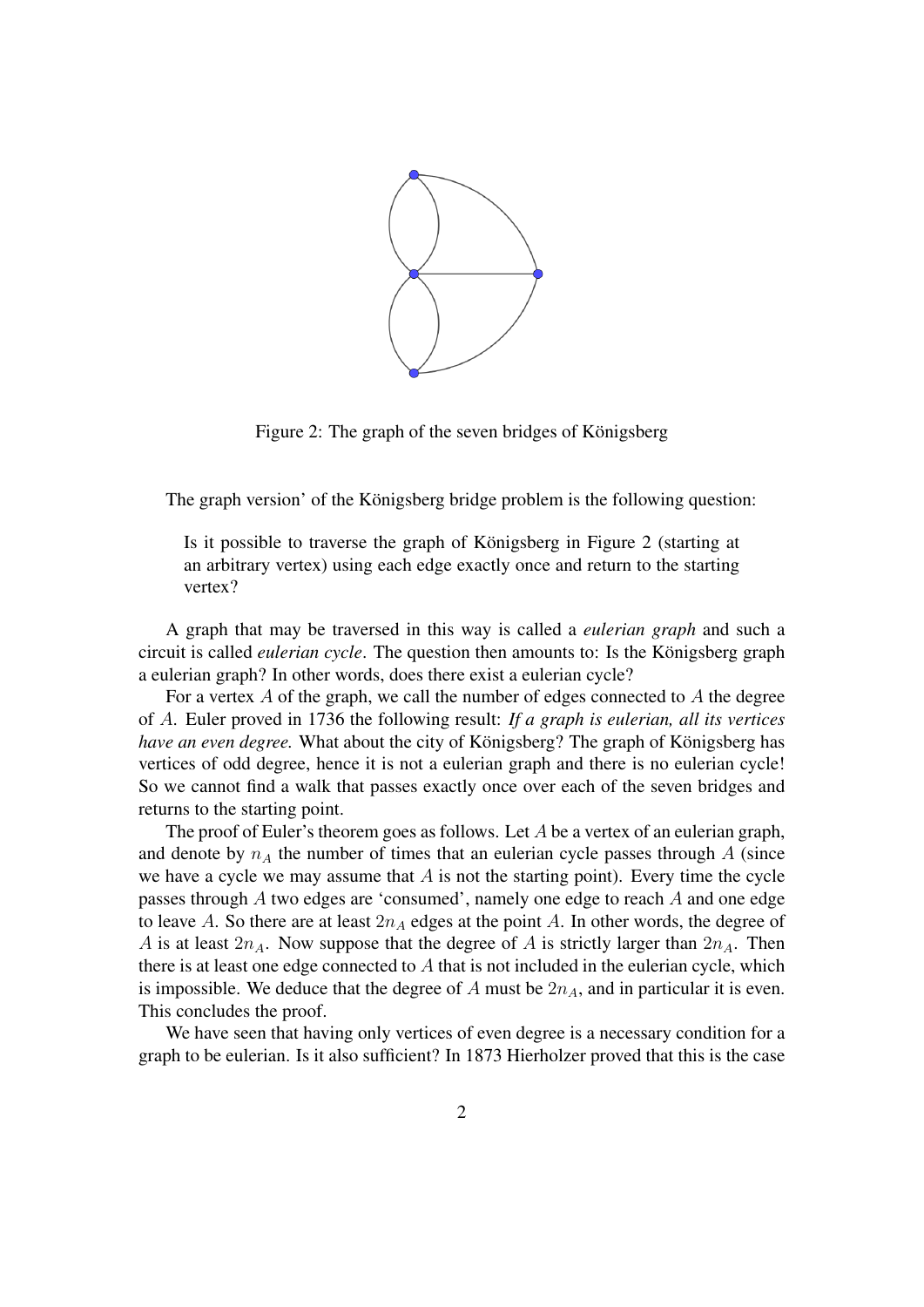for a connected graph (a connected graph is a graph such that for any two points there is a walk on the graph connecting them): *If a connected graph has only vertices of even degree, it is eulerian.* In fact Hierholzer proved that there is a procedure to construct an eulerian cycle. We describe Hierholzer's algorithm on the graph of Figure 3:



Figure 3: An eulerian graph

We choose a starting vertex (say, the vertex A). We generate a cycle starting at this vertex, such that no edge is used twice (say, the cycle  $ABCDEIFGHA$ ). We highlight the edges contained in this cycle. If all the edges of the graph are highlighted, then we go to the second part of the algorithm. Else, we choose a vertex of the graph to which non-highlighted edges are connected and we generate a similar cycle starting at this vertex, such that no edge is used twice and no highlighted edge is used (say, the cycle ACGDIGA). We then highlight the edges of the new cycle. By iterating this procedure we highlight all edges of the graph. What we have done is partitioning the set of edges into cycles. What we are left to do is to merge those cycles in order to build an eulerian cycle. The procedure goes as follows: We start by walking along the first cycle. As soon as we find a point which is on a new cycle, we start walking along the new cycle. In this way we partially complete many cycles (always jumping from a cycle to a cycle we have never used before). If, walking on a cycle, we do not meet new cycles, then we complete the cycle and go back to the preceding cycle. We continue walking on the preceding cycle and go on with the procedure. For example, by merging the cycles ABCDEIFGHA and ACGDIGA for the graph in Figure 3, we find the eulerian cycle ABCGDIGACDEIFGHA. Notice that Hierholzer's result has been obtained more than a century after Euler's theorem!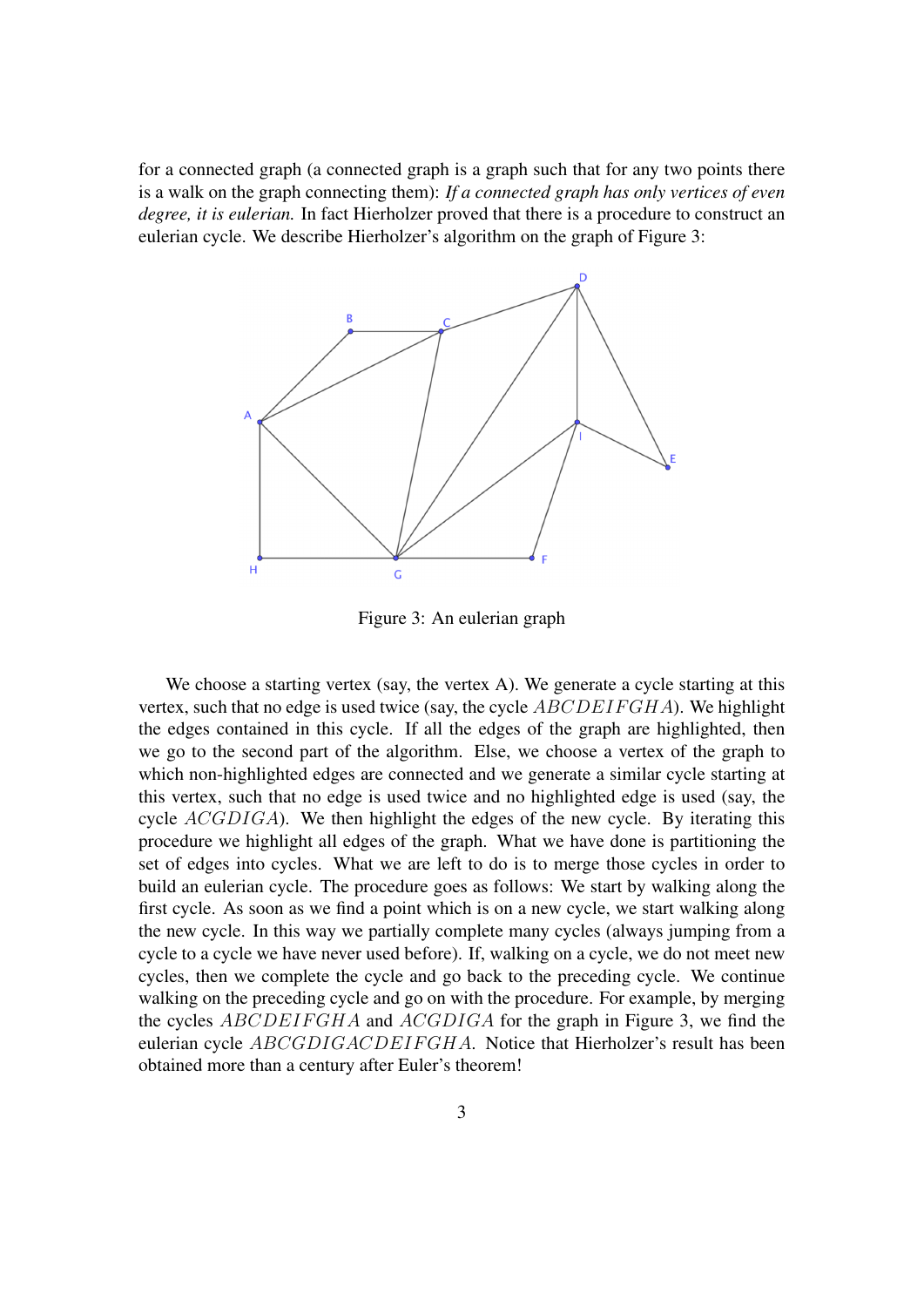The problem of the seven bridges of Königsberg is an example where graph theory helps answering a concrete question. In fact, there are many applications of graph theory in real life. For example, finding the shortest part on a network can be used for a navigation system, or to select the route for a refuse collection vehicle. Notice that if the network graph it is not eulerian then it can be made eulerian: this is achieved by constructing new edges among pairs of vertices with odd degree (the number of vertices with odd degrees is even, since the sum of all degrees – which counts each edge twice – is even). For the problem of selecting the route of a refuse collection vehicle the new edges correspond to sequences of streets that we have to repeat, and the problem then boils down to adding new edges such that the length of the corresponding streets is the shortest possible (in fact there is also the complication given by one-way streets, and one could also distinguish between streets with few or much traffic. . . ). In any case, graph theory is a powerful tool that does help us solve many real life problems.

## Acknowledgements

This article contains well-known material about graph theory. It has been prepared by adapting a Scienteens Lab course of the University of Luxembourg by Thierry Meyrath, David Kieffer, Marco Breyer, Gabor Wiese, Bruno Teheux, Antonella Perucca. Figure 1 is by Bogdan Giusçă [CC BY-SA 3.0 ([http://creativecommons.org/](http://creativecommons.org/licenses/by-sa/3.0/)) [licenses/by-sa/3.0/\)](http://creativecommons.org/licenses/by-sa/3.0/))] at Wikipedia Commons [https://upload.wikimed](https://upload.wikimedia.org/wikipedia/commons/5/5d/Konigsberg_bridges.png)ia. [org/wikipedia/commons/5/5d/Konigsberg\\_bridges.png](https://upload.wikimedia.org/wikipedia/commons/5/5d/Konigsberg_bridges.png)